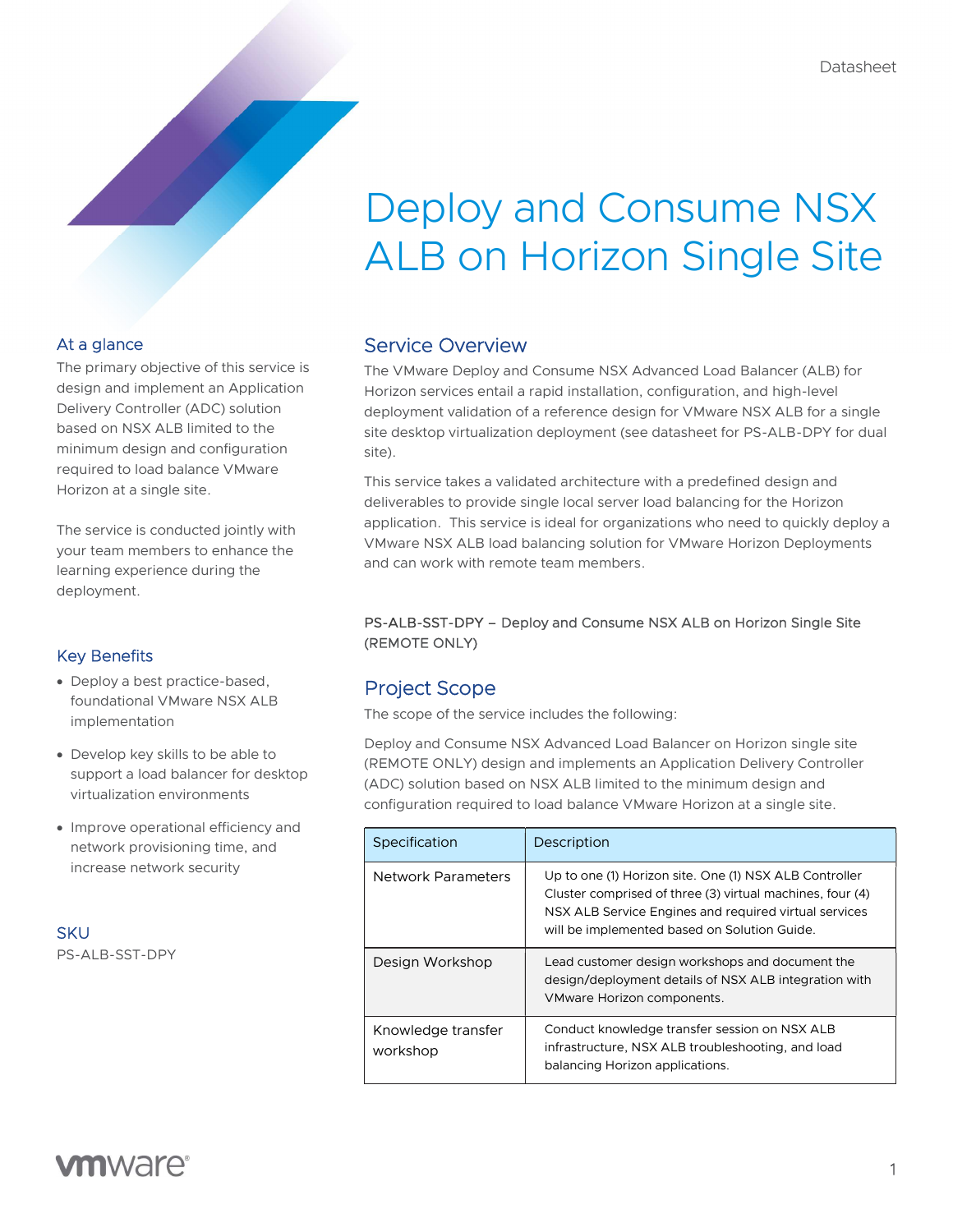### **Outcomes**

Customer will be able to accomplish the following outcomes after the project:

- Plan and extend load balancing deployments to support a single-site desktop virtualization environment
- Improve operational efficiency
- Improve utilization of assets
- Improved insight into application component communication
- Map role and skill set definitions to support the IT transformation

# Estimated Schedule

VMware estimates that the duration of this project will not exceed two (2) weeks. VMware consulting services will be performed according to a schedule agreed to by both parties. Typically, consulting services are performed during normal business hours and workdays.

# Project Activities

The activities for this engagement are organized in the following phases:

- Phase 1: Initiate
- Phase 2: Plan
- Phase 3.1: Execute: Design
- Phase 3.2: Execute: Implement
- Phase 3.3: Execute: Knowledge Transfer
- Phase 4: Close

#### Phase 1: Initiate

The VMware Project Manager hosts one (1) project initiation call with key Customer and VMware stakeholders. Topics to be discussed include the following:

- Project business drivers, scope, and objectives.
- Project deadlines, estimated timelines, scheduling, and logistics.
- Identification of key Customer team members with whom VMware will work to perform the tasks defined in this SOW.

# **vm**ware<sup>®</sup>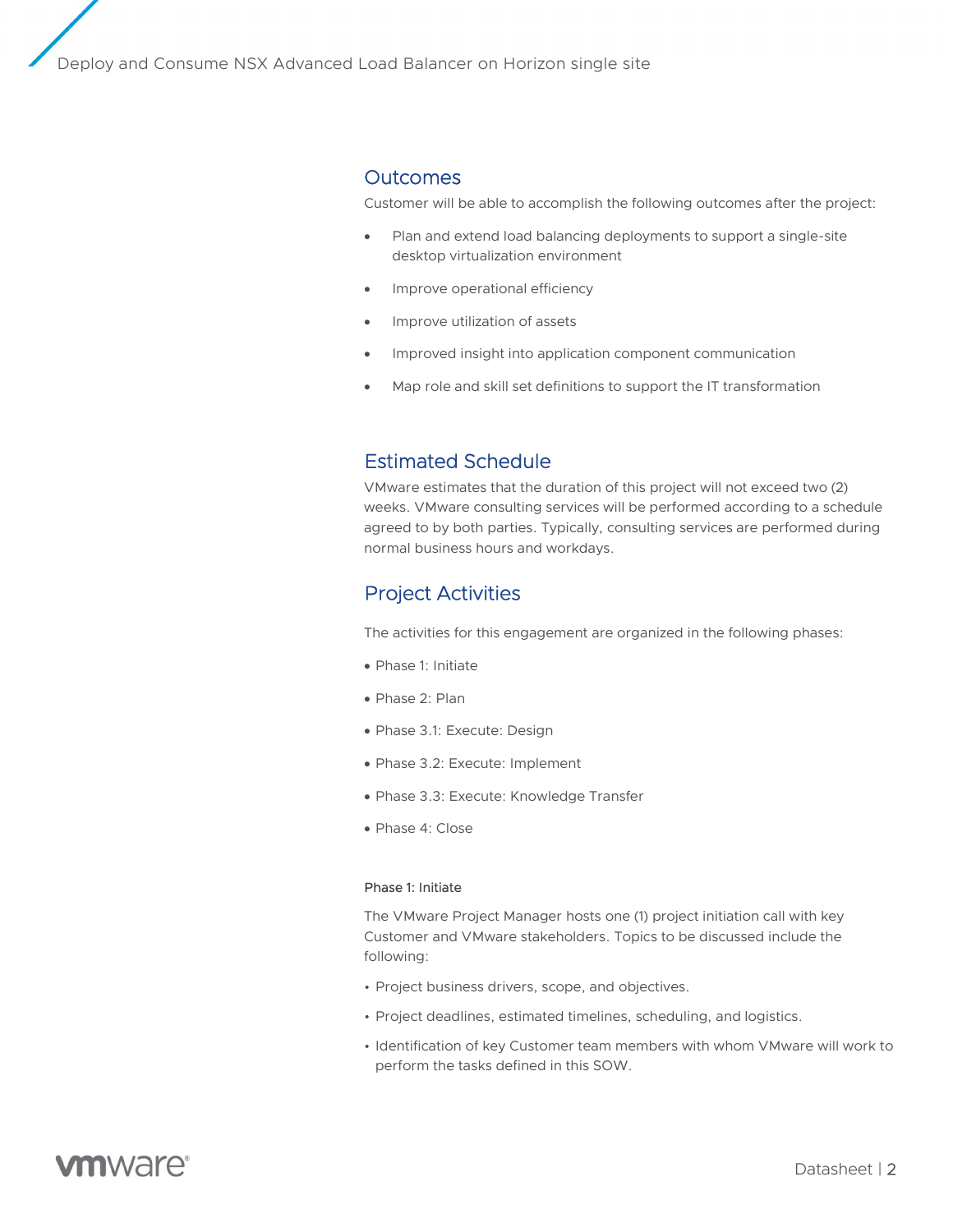• Participating team members are confirmed, and contact details are exchanged to schedule the project kickoff meeting.

### Deliverables

• One (1) project initiation call

### Phase 2 Plan

VMware leads one (1) project kickoff meeting with Customer project sponsors and stakeholders to review expectations about the purpose of the engagement, the delivery approach, and estimated timelines. The following are the objectives of the meeting:

- Introducing the VMware team, roles, and responsibilities.
- Describing the project goals, phases, and key dates.
- Agreeing on communication and reporting process and creating a communications plan.
- Validating the project expectations and clarifying roles and responsibilities
- Confirming prerequisites are met as detailed in the solution checklist for specified solutions.
- Presenting the solution overview for specified solutions including expected project results and deliverables.
- The VMware Project Manager and the Customer Project Manager collaborate to develop the project plan.

### Deliverables

- Communications plan
- One (1) project kickoff meeting
- Project Plan
- Solution checklist
- Solution overview presentation

### Phase 3: Execute

The key activities for this phase are organized in the following sub-phases:

- Implement
- Knowledge Transfer

# **vm**ware<sup>®</sup>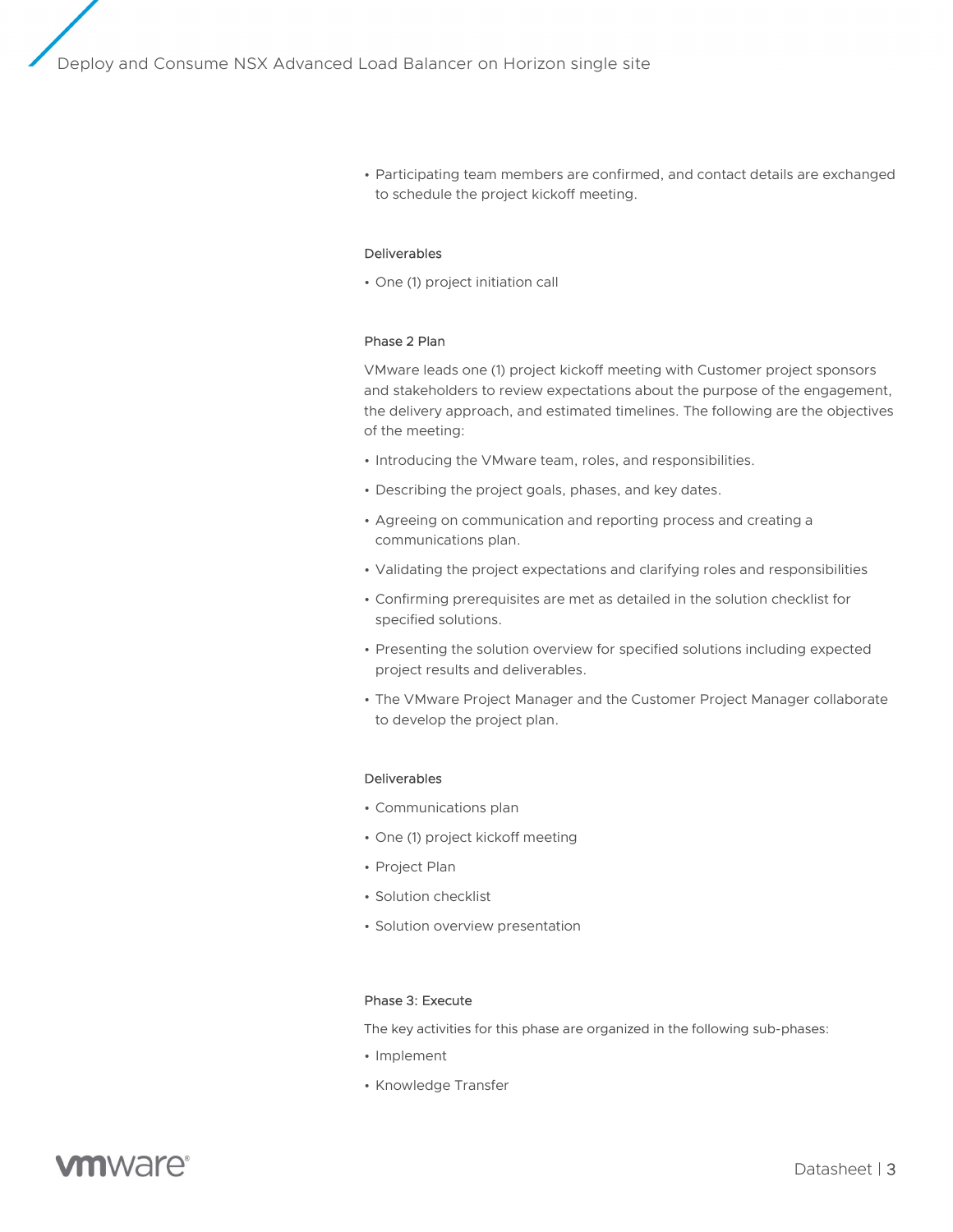### Phase 3.1: Execute: Design

VMware leads the Customer project team in a series of workshops to develop a design. VMware does the following:

- Conducts up to twelve (12) hours of design workshops.
- Documents the design for the specified VMware solutions in the solution design document(s).

### Deliverables

- Solution design document
- Up to twelve (12) hours of design workshops

### Phase 3.2: Execute: Implement

VMware implements the solution according to the VMware solution specification. VMware does the following:

- Implements the specified solutions as detailed in the specification workbooks.
- Verifies the implementation and documents results in the verification workbooks for the specified solutions.

#### Phase 3.3: Execute: Knowledge Transfer

VMware conducts knowledge transfer sessions covering the design, implementation, and operational considerations relating to the scope of this project. VMware does the following:

- Conducts up to three (3) hours of knowledge transfer sessions for appropriate Customer representatives.
- Provides an adoption guide document(s) containing operational guidance for the specified solutions.

Note: For the avoidance of doubt, the Knowledge transfers herein do not comprise VMware product training or certification courses as offered by the VMware Education unit - (http://mylearn.vmware.com/mgrreg/index.cfm).

### Deliverables

- Adoption guide document
- Knowledge transfer workshop presentation
- Up to three (3) hours of knowledge transfer sessions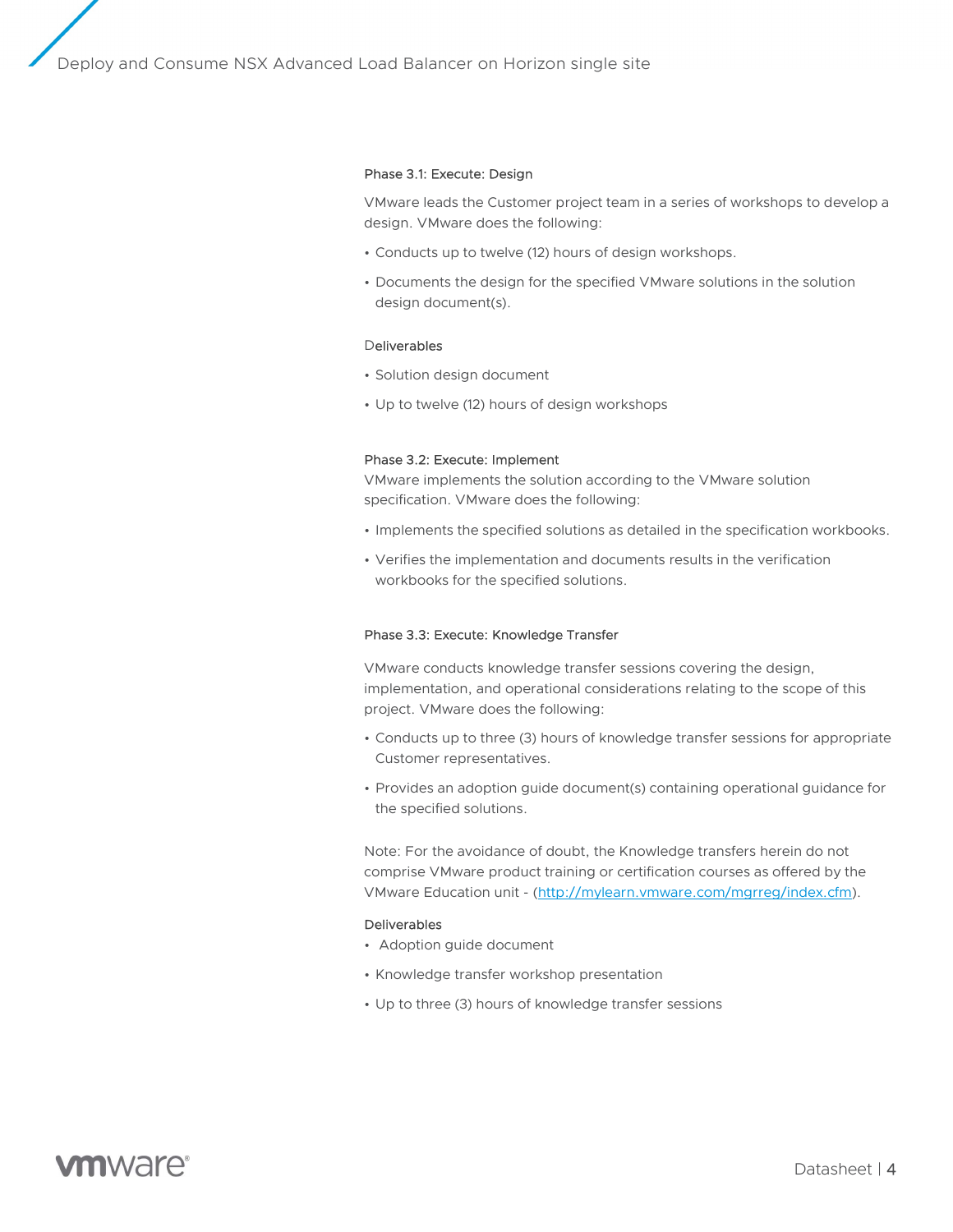### Phase 4: Close

The VMware Project Manager conducts one (1) closure meeting with Customer covering project status, next steps, and how to engage further with VMware.

### Deliverables

Engagement summary presentation

• One (1) closure meeting

### Out of Scope

The following are the out-of-scope items for this project.

### General

- Installation and configuration of custom or third-party applications and operating systems on deployed virtual machines.
- Operating system administration including the operating system itself or any operating system features or components.
- Management of change to virtual machines, operating systems, custom or third-party applications, databases, and administration of general network changes within Customer control.
- Remediation work associated with any problems resulting from the content, completeness, accuracy, and consistency of any data, materials, or information supplied by Customer.
- Installation or configuration of VMware products not included in the scope of this document.
- Installation and configuration of third-party software or other technical services that are not applicable to VMware components.
- Configuration of VMware products used for the service other than those implemented for the mutually agreed to use cases.
- Customer solution training other than the defined knowledge transfer session.
- Design, deployment, configuration, or migration-related work for NSX ALB (AVI) Global Server Load Balance (GSLB) and/or Web Application Firewall (WAF) components.

# **vm**ware<sup>®</sup>